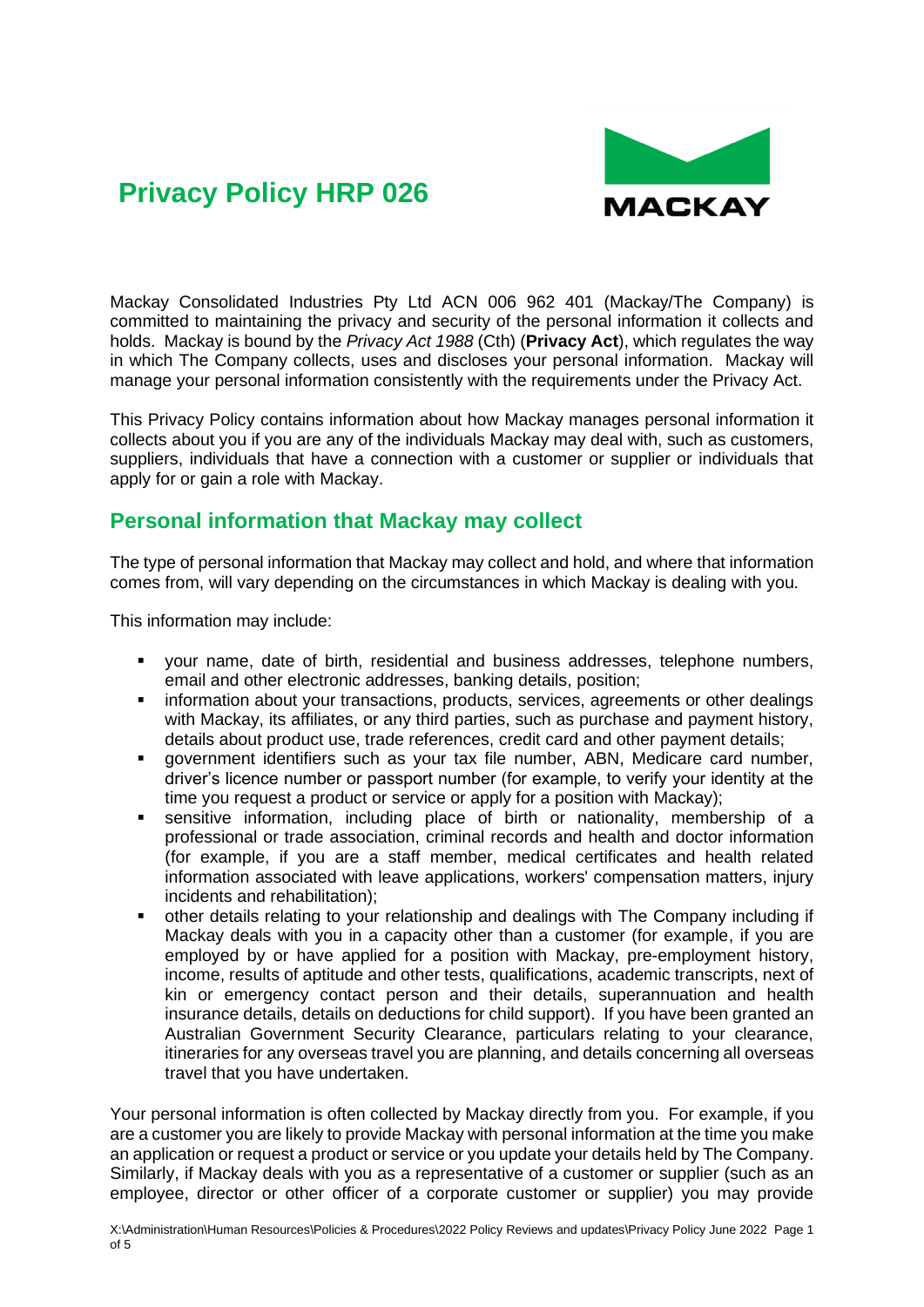

personal information as a result of your dealings with Mackay. If you are applying for employment with Mackay, it will usually collect details directly from you.

In some circumstances Mackay may receive your personal information from third parties. For example, this may be the case where a corporate customer provides your details as part of an application or request for products or services, or where we receive your contact information from another party suggesting you may be interested in our products or services. As another example, The Company may need to obtain personal information about you from a third party to verify information you have provided or to enable Mackay to locate or communicate with you.

If you do not provide the information requested, or if you provide incomplete or inaccurate information, Mackay may not be able to provide you with products or services or other opportunities (for example, a role with Mackay) that you have applied for.

If you are participating in an event we are managing or delivering, we may take images or audio-visual recordings which identify you.

#### **Purposes for which Mackay may collect, use and disclose personal information**

Mackay will collect, use or disclose your personal information as is reasonably necessary for its business purposes and as permitted by law. Such purposes may include:

- processing an application or request for a product or service and managing its products and services and other relationships and arrangements, including processing payments and invoices;
- recruitment and employment purposes (including internal staff communication and newsletters);
- **•** engaging service providers, contractors or suppliers relating to the operation of its business;
- evaluating and monitoring a customer's credit worthiness;
- **•** responding to inquiries about products or services, accounts or other arrangements;
- dealing with complaints:
- **EXED FIGELET And SET Alle Theory in the U.S. Follow FIGELET And Theory Expressly** require Mackay to collect your personal information or Mackay may need to do so in order to be able to comply with other obligations under those laws. Such laws include the Personal Property Securities Act and State and Territory property and security interests laws (for example, to register and search for security interests) or the Taxation Administration Act, the Income Tax Assessment Act and other taxation laws (for example, to comply with obligations relating to employment or with information requests issued by the Commissioner of Taxation);
- **EXECT** enforcing its rights, including undertaking debt collection activities and legal proceedings;
- promoting its products and services;
- providing updates on corporate or business changes and matters.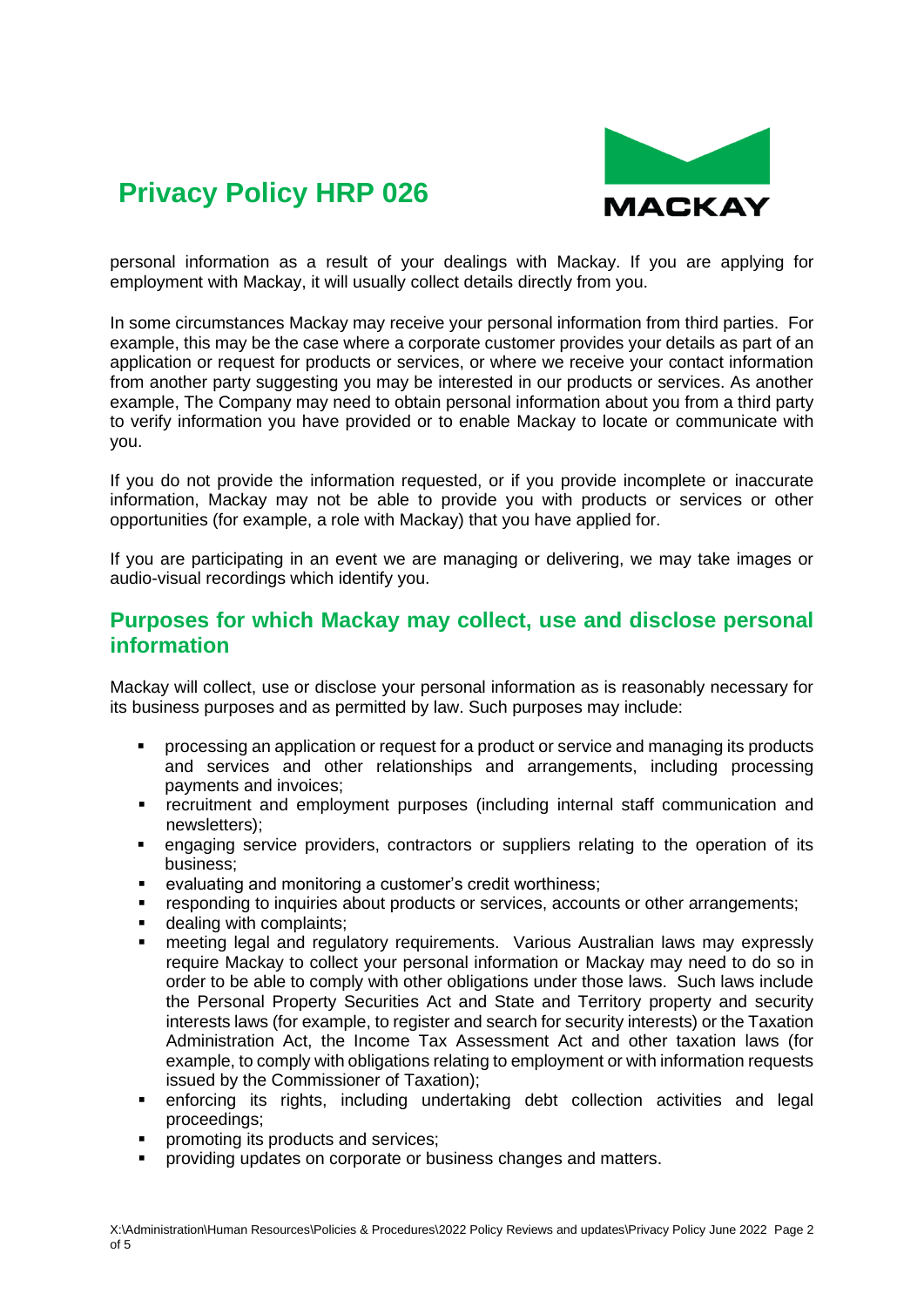



### **Third parties to whom Mackay may disclose personal information**

Mackay may disclose your personal information for the purposes listed above or as otherwise permitted by the Privacy Act to third parties that include the following:

- related companies, commercial partners and affiliates:
- **EXECT** service providers, information providers, advisers, agents and debt collectors;
- banks and other financial institutions, insurers and superannuation providers;
- government and regulatory agencies, bodies and authorities;
- third parties you authorise to act on your behalf or that are otherwise connected with you (such as your accountant, legal representative, employer or referee);
- your quarantors and security providers;
- organisations acquiring or wishing to acquire an interest in any of Mackay's assets from time to time, such as prospective debt purchasers;
- if you are a Mackay staff member, your personal information may be shared with contractors, suppliers and customers that Mackay deals with;
- other persons that Mackay needs to deal with in connection with engagement of staff (such as next-of-kin, emergency contact, training or medical providers);
- other persons and entities as permitted under the Privacy Act.

Some of the recipients to whom Mackay discloses your personal information may be based overseas. It is not reasonably practicable to list every country to which your information may be transmitted from time to time.

### **How personal information is held and protected by Mackay**

Mackay may hold your personal information in physical form or in electronic form on computer systems located in Australia or overseas, including with related companies and third-party technology and storage providers. Mackay stores your personal information in a secure manner and protects it from unauthorized access, modification or disclosure through measures such as time locked password protected computers, locked physical storage and implementation of internal policies and procedures intended to ensure that only personnel that require it to discharge their functions will access such information

As required by the Privacy Act, Mackay will take reasonable steps to ensure that any personal information collected that is no longer required for a permitted purpose will be destroyed or permanently de-identified.

#### **Accessing personal information held by Mackay**

You have a right to request access to the personal information that Mackay holds about you, subject to certain exemptions under the Privacy Act. You will not be charged for making a request to access your personal information, but you may be charged for the reasonable time and expense incurred in compiling information in response to your request. If a charge is applicable, Mackay will inform you in advance of any likely charge.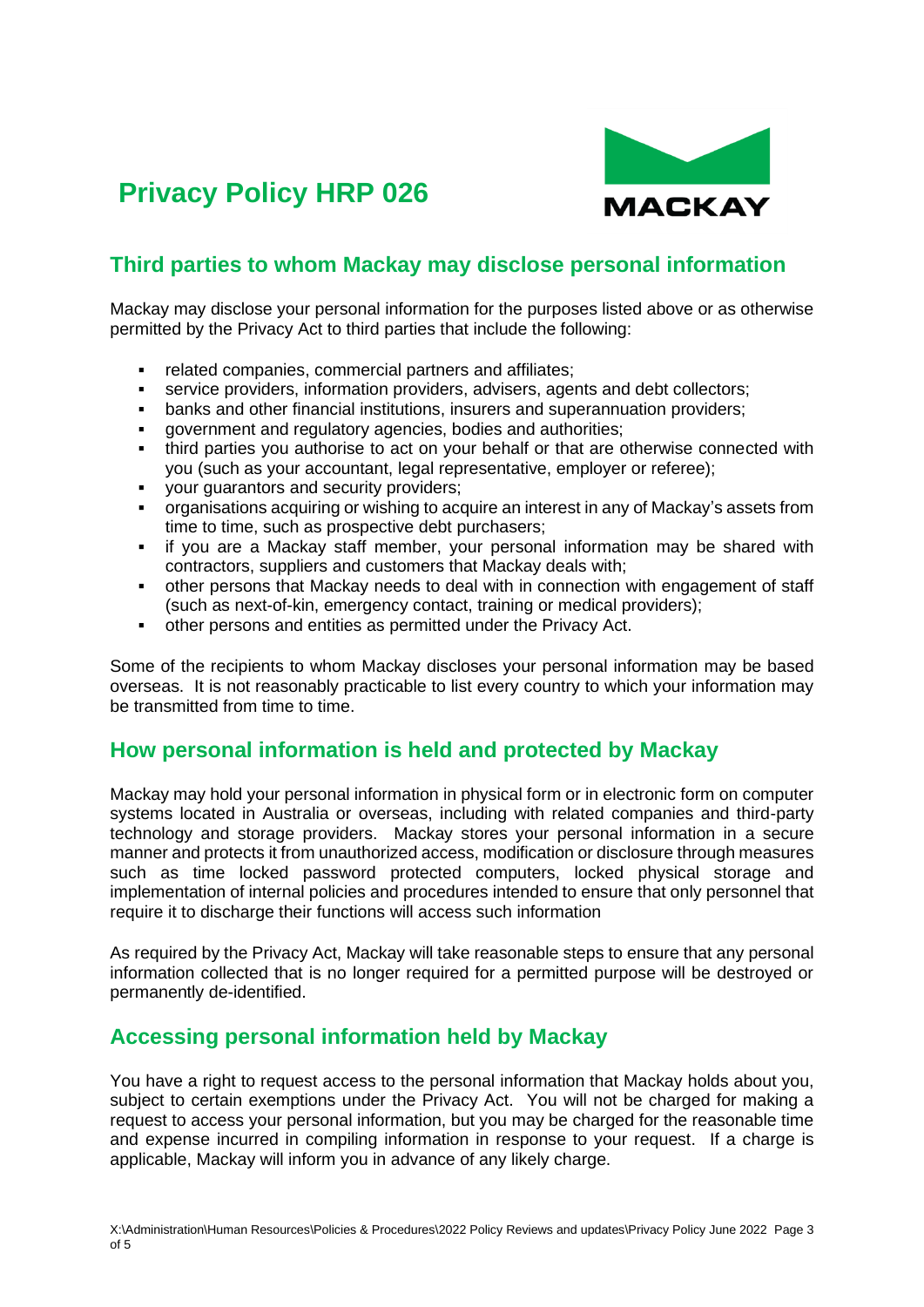

If you would like to request access to your personal information held by Mackay, please see "Contacting Mackay about Privacy" below. The Company will usually respond to your request within 30 days.

### **Correcting personal information held by Mackay**

Mackay takes all reasonable steps to ensure that the personal information it collects, uses or discloses is accurate, complete, up-to-date and relevant to the products or services provided to you or the nature of the relationship with you. If you believe that this is not the case in relation to any personal information The Company holds about you, you have the right to request that Mackay corrects your personal information. If you would like to request correction of your personal information held by Mackay, please see "Contacting Mackay about privacy" below. The Company will usually respond to your request within 30 days.

### **Privacy complaints and disputes**

If you believe your personal information has not been treated consistently with the Privacy Act, please contact The Company – see "Contact Mackay about privacy" below.

Mackay will investigate your privacy complaint and respond to you as soon as practicable. Where Mackay finds that your complaint is justified, it will resolve the complaint. Where it disagrees with your complaint, Mackay will provide you with its reasons.

If you are unhappy with the handling of your complaint, you also have rights to complain to the Office of the Australian Information Commissioner (visit [www.oaic.gov.au](http://www.oaic.gov.au/) for more information).

### **How changes are made to this Privacy Policy**

Mackay may amend this Privacy Policy from time to time, with or without notice to you. We recommend that you visit our website regularly to keep up to date with any changes.

### **Contacting Mackay about privacy**

If you wish to contact Mackay about the privacy-related matters described above or find out more information about the privacy practices of Mackay, please use these contact details:

Privacy Officer Mackay Consolidated Industries Pty Ltd 894 Taylors Road Dandenong South VIC 3175 Australia

Tel: (03) 9276 4602 Email: [privacy@mackayrubber.com.au](mailto:privacy@mackayrubber.com.au)

Please visit [www.mackayrubber.com.au](http://www.mackayrubber.com.au/) for the current version of this policy.

X:\Administration\Human Resources\Policies & Procedures\2022 Policy Reviews and updates\Privacy Policy June 2022 Page 4 of 5